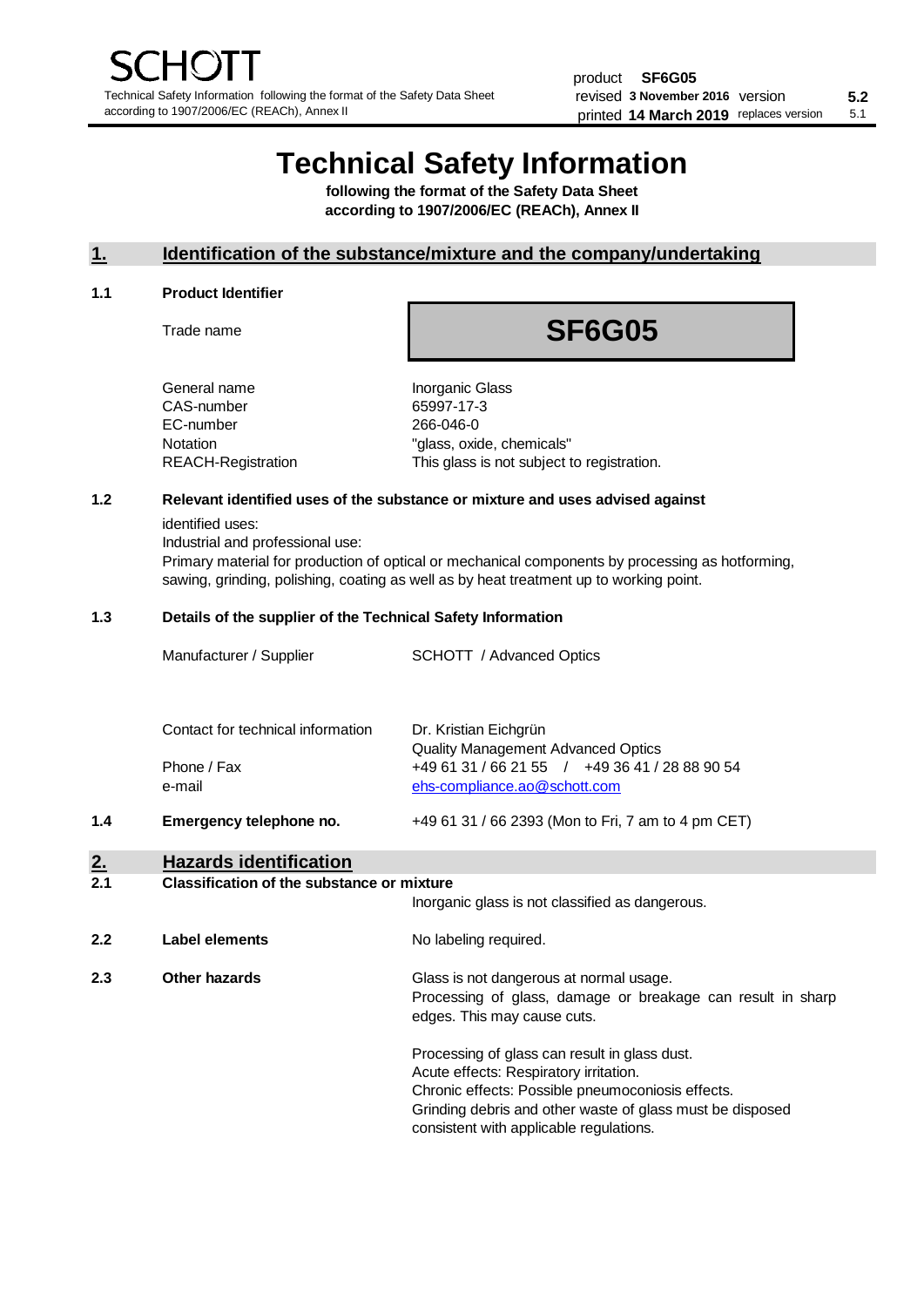Technical Safety Information following the format of the Safety Data Sheet according to 1907/2006/EC (REACh), Annex II

# **3. Composition/information on ingredients**

#### **3.1 Substances**

As the substance glass is not included in the candidate list of substances of very high concern, currently there are no information duties according to article 33 of REACH. However for the production of glass we may use substances, which are on the candidate list and had been included in Annex XIV of the REACH regulation or could be included in future . These powdery substances are not present as such in the final glass; they are fully integrated into the glass matrix through the melting process. Thus they loose their original characteristics. The main components are listed as additional information in chapter 16. For more information please refer to ehs-compliance.ao@schott.com.

#### **3.2 Mixtures**

Glass is classified as substance acc. to regulation (EC) No 987/2008 (amending of Reach-Reg.).

## **4. First aid measures**

#### **4.1 Description of first aid measures**

| <b>General information</b> | Glass is no hazardous substance. The following information refer<br>to glass dust and glass splinter which may result from processing<br>or breakage. |
|----------------------------|-------------------------------------------------------------------------------------------------------------------------------------------------------|
| <b>After inhalation</b>    | Supply fresh air; consult doctor in case of complaints                                                                                                |
| After skin contact         | Normally not dangerous.                                                                                                                               |
|                            | Consult doctor in case of complaints.                                                                                                                 |
| After eye contact          | Rinse under running water.                                                                                                                            |
|                            | Consult doctor in case of complaints.                                                                                                                 |
| <b>After swallowing</b>    | Consult doctor                                                                                                                                        |

# **4.2 Most important symptoms and effects, both acute and delayed**

none known **4.3 Indication of immediate medical attention and special treatment needed** 

|     |                                                                     | none                           |  |
|-----|---------------------------------------------------------------------|--------------------------------|--|
| 5.  | <b>Fire fighting measures</b>                                       |                                |  |
| 5.1 | <b>Extinguishing media</b>                                          | no requirements                |  |
| 5.2 | Special hazards arising from the substance or mixture               | none. Glass is noncombustible. |  |
| 5.3 | <b>Advice for firefighters</b>                                      | none                           |  |
| 6.  | <b>Accidental release measures</b>                                  |                                |  |
| 6.1 | Personal precautions, protective equipment and emergency procedures |                                |  |
|     |                                                                     | none                           |  |
| 6.2 | <b>Environmental Precautions</b>                                    | none                           |  |
| 6.3 | Methods and material for containment and cleaning up                | none                           |  |
| 6.4 | Reference to other sections                                         | none                           |  |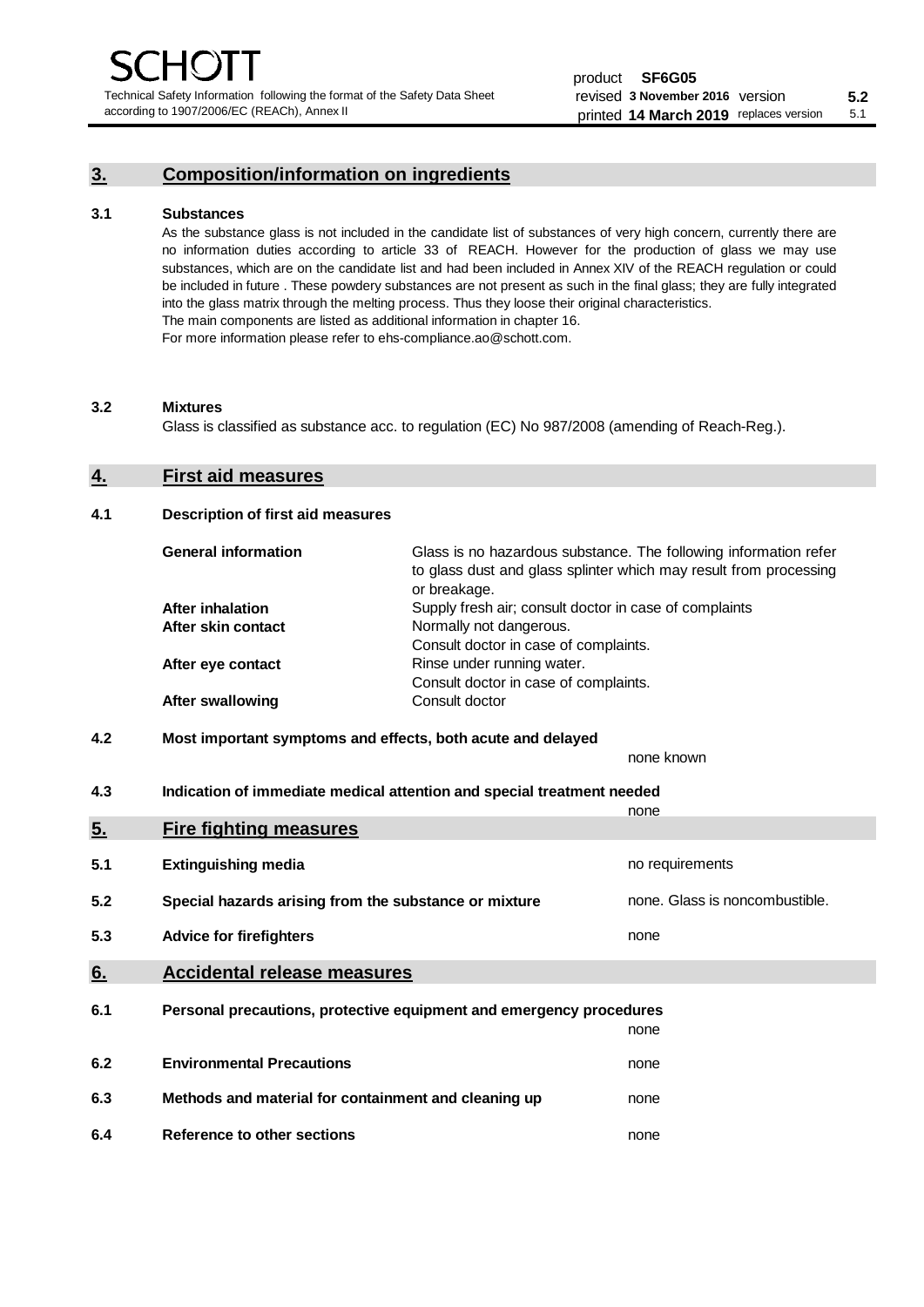| <u>7.</u> | <b>Handling and storage</b>                                                                                                                                                                                                                                                                                                                                                                                                    |                                                                                                                                                                                                                                                                                                                                        |  |  |  |  |
|-----------|--------------------------------------------------------------------------------------------------------------------------------------------------------------------------------------------------------------------------------------------------------------------------------------------------------------------------------------------------------------------------------------------------------------------------------|----------------------------------------------------------------------------------------------------------------------------------------------------------------------------------------------------------------------------------------------------------------------------------------------------------------------------------------|--|--|--|--|
| 7.1       | <b>Precautions for safe handling</b>                                                                                                                                                                                                                                                                                                                                                                                           | Avoid breakage because of injury risk by sharp edges.                                                                                                                                                                                                                                                                                  |  |  |  |  |
| 7.2       | Conditions for safe storage, including any incompatibilities                                                                                                                                                                                                                                                                                                                                                                   | Store in dry environment. Avoid excessive humidity.                                                                                                                                                                                                                                                                                    |  |  |  |  |
| 7.3       | Specific end use(s)                                                                                                                                                                                                                                                                                                                                                                                                            | see section 1.2                                                                                                                                                                                                                                                                                                                        |  |  |  |  |
| 8.        |                                                                                                                                                                                                                                                                                                                                                                                                                                | <b>Exposure controls / personal protection</b>                                                                                                                                                                                                                                                                                         |  |  |  |  |
| 8.1       | <b>Control parameters</b><br>Regulation<br>Value<br>0,3 mg / $m3$<br>peak limit<br>no information<br>teratogenic                                                                                                                                                                                                                                                                                                               | In case of dust formation, declaration for FUSED SILICA, CAS-No: 60676-86-0<br>TRGS 900 - GERMAN OCCUPATIONAL EXPOSURE LIMIT VALUES (01/2006)<br>(EXPOSURE LIMIT VALUE) with reference to the respirable fraction.<br>There is no reason to fear a risk of damage to the developing embryo<br>or foetus when limit value is adhered to |  |  |  |  |
| 8.2       | <b>Exposure controls</b><br>Technical measures and appropriate work processes have higher priority than personal<br>protective equipment. Provide adequate ventilation by local exhaust ventilation or ventilation<br>in general.<br>Adequate assessment tools for verification of effectivity of the protective measures includes<br>methods of measurements as described in "Technischen Regeln for Gefahrstoffe (TRGS) 402. |                                                                                                                                                                                                                                                                                                                                        |  |  |  |  |
|           | <b>Respiratory Protection</b>                                                                                                                                                                                                                                                                                                                                                                                                  | Technical<br>grinding/processing,<br>avoid<br>dust<br>measure: wet<br>formation.<br>If glass dust or particulates are above the national exposure limits<br>use a national approved respirator for dust and fibers.                                                                                                                    |  |  |  |  |
|           | <b>Hand Protection</b>                                                                                                                                                                                                                                                                                                                                                                                                         | Use protective gloves and safety wristbands for protection<br>against cut injuries.                                                                                                                                                                                                                                                    |  |  |  |  |
|           | Eye Protection                                                                                                                                                                                                                                                                                                                                                                                                                 | Use industrial safety glasses that meet national standards.                                                                                                                                                                                                                                                                            |  |  |  |  |
|           | <b>Personnel Protection</b>                                                                                                                                                                                                                                                                                                                                                                                                    | Use safety skirting for protection from sharp edges.<br>Wear safety shoes.                                                                                                                                                                                                                                                             |  |  |  |  |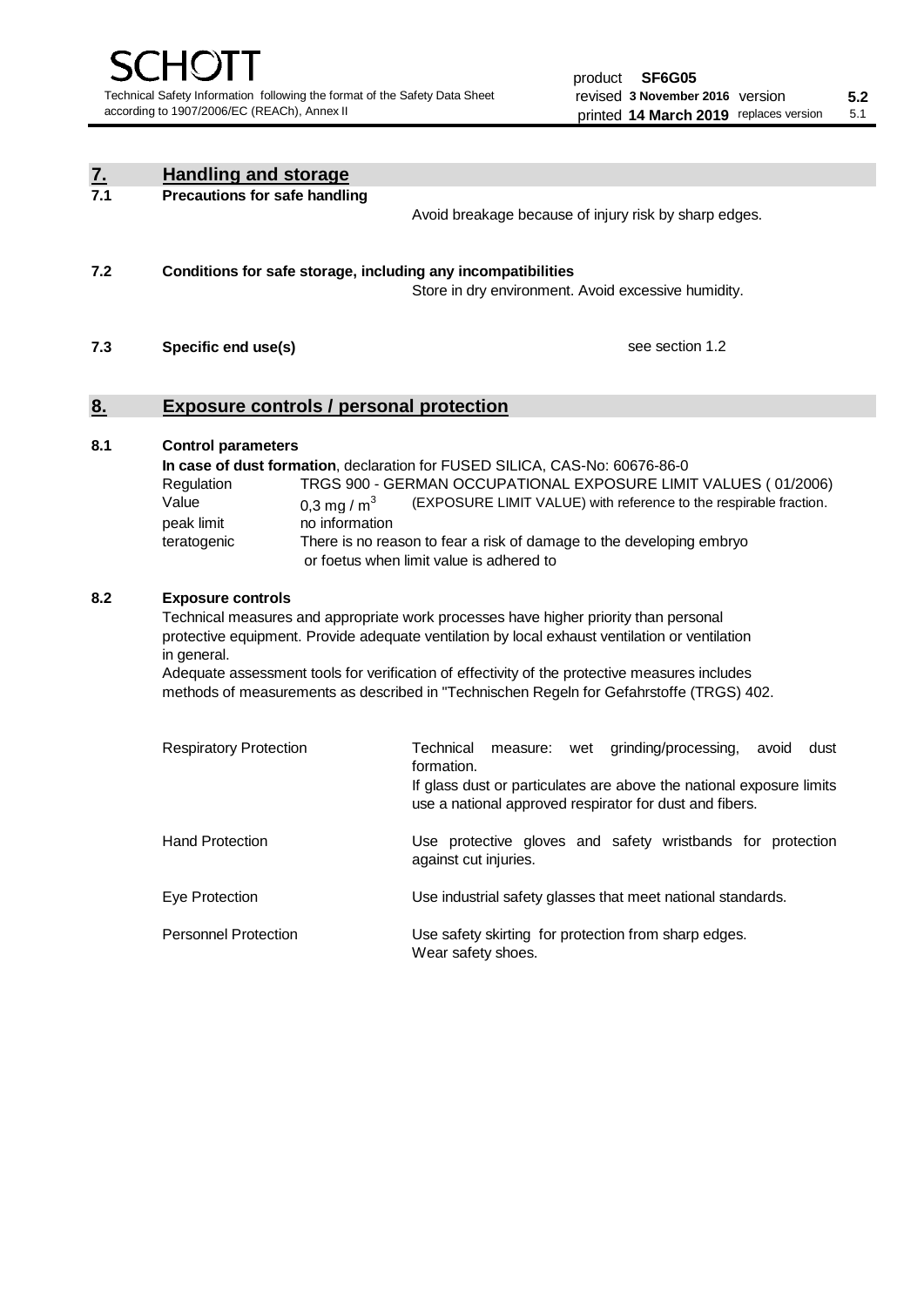Technical Safety Information following the format of the Safety Data Sheet according to 1907/2006/EC (REACh), Annex II

# **9. Physical and chemical properties**

**9.1 Information on basic physical and chemical properties**

|     | Appearance                            |                                                    |
|-----|---------------------------------------|----------------------------------------------------|
|     | <b>Physical state</b>                 | solid                                              |
|     | <b>Colour</b>                         | transparent or coloured                            |
|     | Odour                                 | odourless                                          |
|     | pH-value                              | not applicable                                     |
|     | <b>Boilling point/boilling range</b>  | not applicable                                     |
|     | Melting point/melting range           | 427 °C                                             |
|     |                                       | Transformation temperature according to ISO 7884-8 |
|     | <b>Flashpoint</b>                     | not combustible                                    |
|     | <b>Combustibility</b>                 | not combustible                                    |
|     | Ignition temperature                  | none                                               |
|     | <b>Auto flammability</b>              | none                                               |
|     | Danger of explosion                   | none                                               |
|     | <b>Explosive limits upper / lower</b> | none                                               |
|     | <b>Oxidizing characteristics</b>      | none                                               |
|     | Vapour pressure                       | not applicable                                     |
|     | Density (20 °C)                       | 5,20 g/ccm                                         |
|     | <b>Water solubility</b>               | not applicable                                     |
|     | <b>Fat solubility</b>                 | not applicable                                     |
|     | n-octanol-water partition coefficient | not applicable                                     |
|     | <b>Other information</b>              | none                                               |
| 9.2 | <b>Other information</b>              | none                                               |

# **10. Stability and Reactivity**

### **10.1 Reactivity**

Glass is a stable material. Glass is inert to many chemicals, but may react to hot, strong alkaline solutions and with hydrofluoric, fluorosilicic and phosphoric acids. When heated to temperatures above the melting point, metal oxide fumes may be emitted.

Glass is an amorphous, inorganic, usually transparent or translucent substance consisting of a mixture of silicates or sometimes borates or phosphates as glass formers. With additions of modifiers a melt is produced at high temperatures, that cools to a solid state without crystallization.

### **10.2 Chemical stability**

Glass is stable at normal environmental conditions.

**10.3 Possibility of hazardous reactions** 

No hazardous reactions at intended use.

| 10.4 | <b>Conditions to avoid</b>       | see section 10.1 |
|------|----------------------------------|------------------|
| 10.5 | Incompatible materials           | see section 10.1 |
| 10.6 | Hazardous decomposition products | see section 10.1 |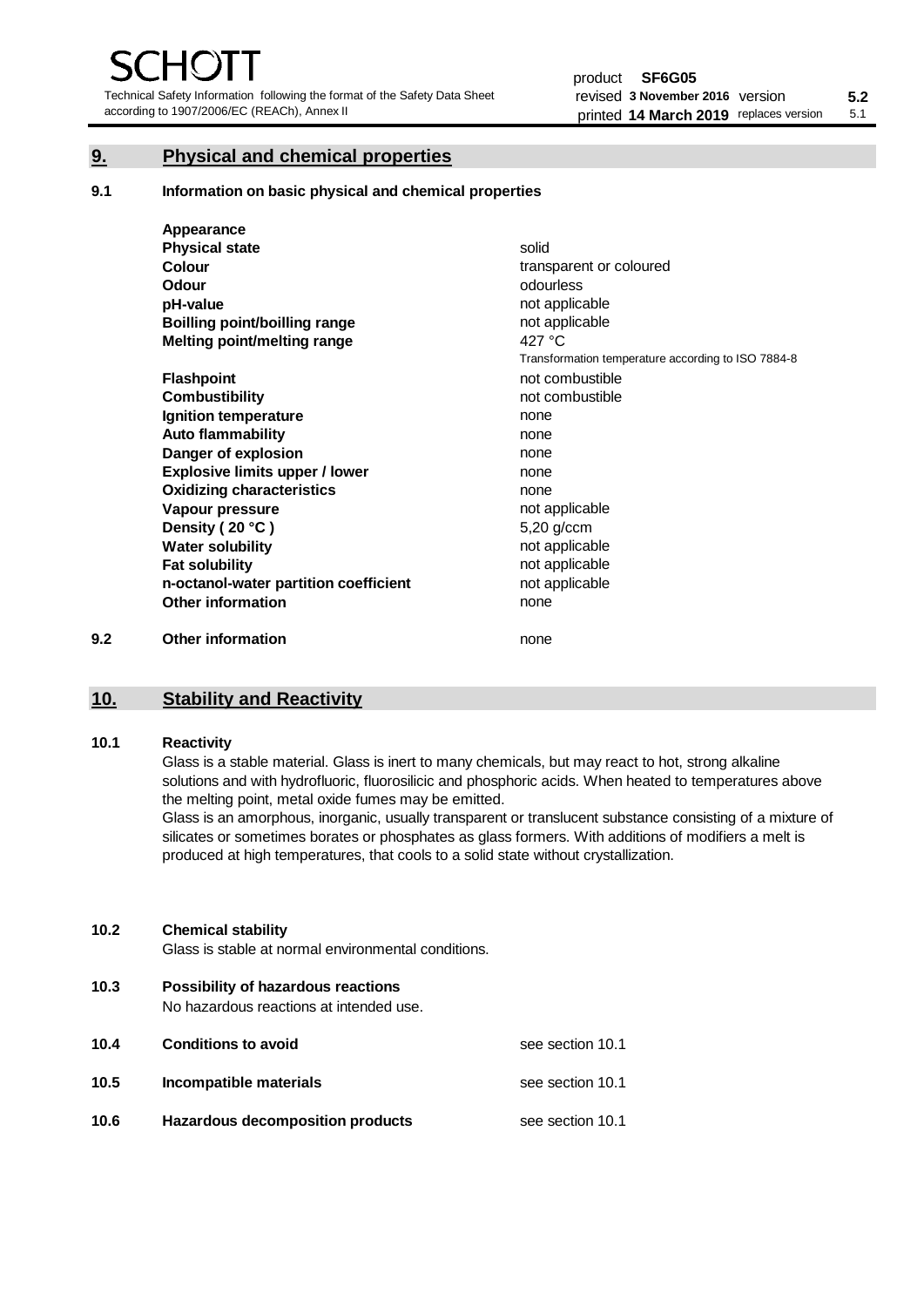unknown unknown unknown

unknown unknown unknown

Disposal according to local regulations

# **11. Toxicological information**

**11.1 Information on toxicological effects** Toxicological data are not available.

# **12. Ecological information**

- **12.1 Toxicity**
- **12.2 Persistence and degradability**
- **12.3 Bioaccumulative potential**
- **12.4 Mobility in soil**
- **12.5 Results of PBT and vPvB assessment**
- **12.6 Other adverse effects**

# **13. Disposal considerations**

**13.1 Waste treatment methods**

| <u>14.</u> | <b>Transport information</b>                                            |                     |
|------------|-------------------------------------------------------------------------|---------------------|
| 14.1       | <b>UN Number</b>                                                        | no requirements     |
| 14.2       | <b>UN Proper Shipping Name</b>                                          | no requirements     |
| 14.3       | <b>Transport hazard class(es)</b>                                       | no requirements     |
| 14.4       | Packing group                                                           | no requirements     |
| 14.5       | <b>Environmental hazards</b>                                            | no requirements     |
| 14.6       | Special precautions for user                                            | see sections 6 to 8 |
| 14.7       | Transport in bulk according to Annex II of MARPOL73/78 and the IBC Code |                     |
|            |                                                                         | no requirements     |

# **15. Regulatory information**

### **15.1 Safety, health and environmental regulations/legislation specific for the substance or mixture**

**REACH** Under REACH glass is classified as a "Substance". According to Appendix V Number 11 of the REACh regulation glass is exempted from registration if specified conditions are met. SCHOTT AG, Advanced Optics has examined this conditions for its products. This glass is not subject to registration.

**RoHS** This glass does not contain - according to our knowledge - materials in concentrations, whose placing on the market is forbidden in accordance to the current requirements of the European Directive 2011/65/EU. This glass contains lead to achieve it's particular characteristics. It is compliant to the RoHS due to the exemptions specified in the annex of the RoHS.

**United Nations Globally Harmonized System (UN-GHS) related to safety information.**

This information considers also the requirements of the UN-GHS related to safety information.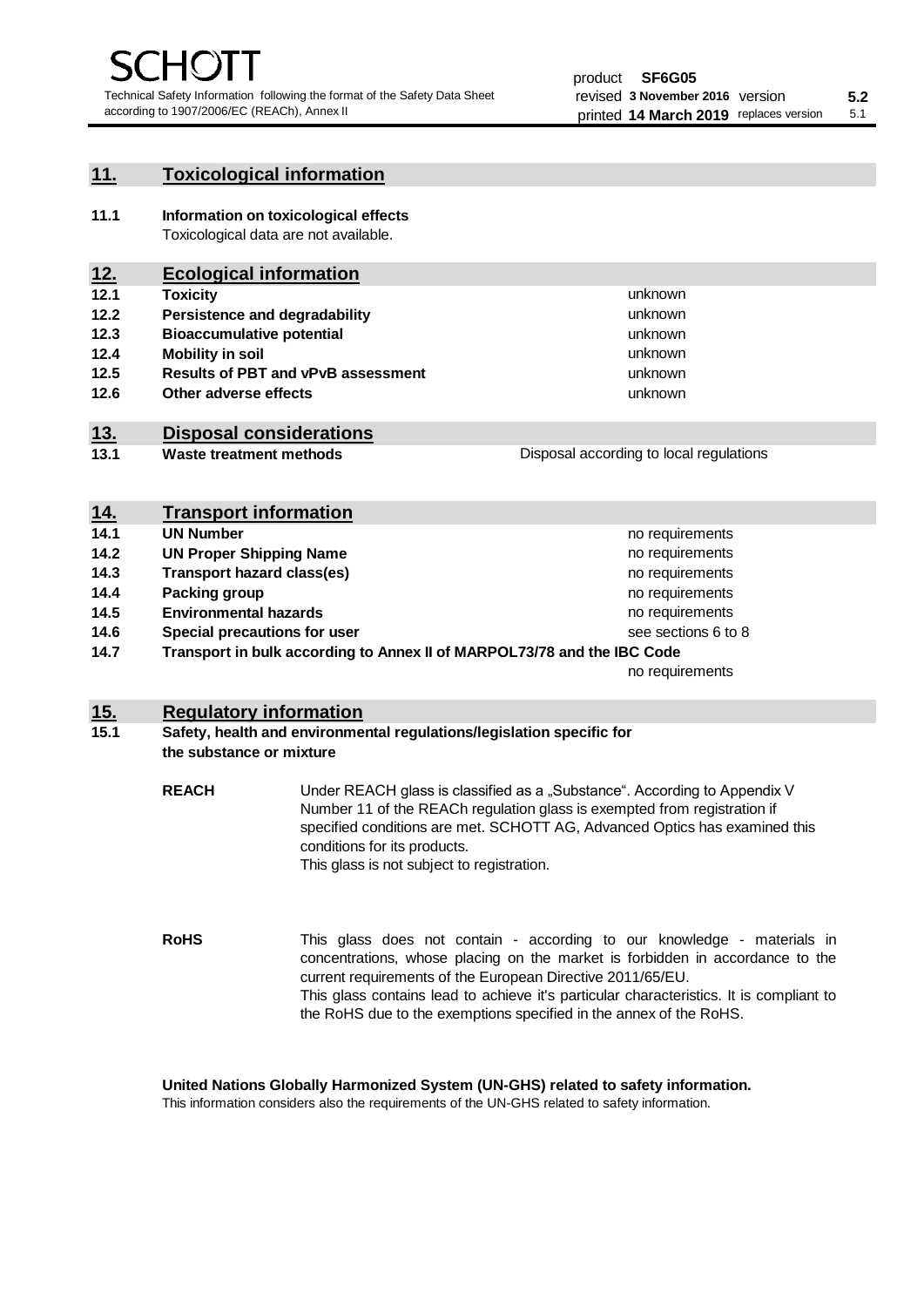Technical Safety Information following the format of the Safety Data Sheet according to 1907/2006/EC (REACh), Annex II

# **15.2 Chemical Safety Assessment**

A Chemical Safety Assessment has not been carried out.

# **16. Other information**

| chemical        |               | proportion    | <b>SVHC (REACH)</b> | Reg.  | <b>OSHA</b> | <b>ACGIH</b>                                    | Carc.     |
|-----------------|---------------|---------------|---------------------|-------|-------------|-------------------------------------------------|-----------|
| name            | <b>CAS-No</b> | of weigth (%) | (Y/N)               | (Y/N) | <b>PEL</b>  | TLV                                             | (Y/N)     |
| Cerium Oxide    | 1306-38-3     | $\lt$ 1       | No                  | No    | N/A         | N/A                                             | No        |
| Potassium Oxide | 12136-45-7    | $1 - 10$      | No                  | No    | N/A         | N/A                                             | No        |
| Sodium Oxide    | 1313-59-3     | < 1           | No                  | No    | N/A         | N/A                                             | No        |
| Lead Oxide      | 1317-36-8     | $70 - 80$     | Yes                 | Yes   |             | $0.05$ mg/m <sup>3</sup> 0.05 mg/m <sup>3</sup> | Yes       |
| Silica          | 14808-60-7    | $20 - 30$     | No                  | Yes   |             | 0.1 mg/m <sup>3</sup> 0.025 mg/m <sup>3</sup>   | <b>No</b> |

**16.1 Composition of mixture according to raw materials, based on the oxides.** 5.1

**The classification and limiting values are valid for the raw materials, see section 3. Glass is not a substance of very high concern (SVHC).**

#### **Explanations to the data in the table**

| SVHC(REACH) | The raw material is listed in the candidate list of the substances of very high<br>concern                                                               |
|-------------|----------------------------------------------------------------------------------------------------------------------------------------------------------|
| Reg.        | Regulated chemical substance per list OSHA Regulations (Standards - 29 CFR)<br>Subpart 1910.1000 Tables Z1 to Z3 Limits for Air Contaminants             |
| OSHA / PEL  | Permissible exposure limit – for chemical materials, issued by the OSHA                                                                                  |
| ACGIH / TLV | Threshold limit value - chemical substances classification by the ACGIH                                                                                  |
| <b>OSHA</b> | Occupational Safety and Health Administration, an organization of the US.<br>Department of Labor (www.osha.gov).                                         |
| ACGIH       | American Conference of Governmental Industrial Hygienists (ACGIH), an member-<br>based organization that advances occupational and environmental health. |
| Carc.       | Chemical substance classified as carcinogen                                                                                                              |